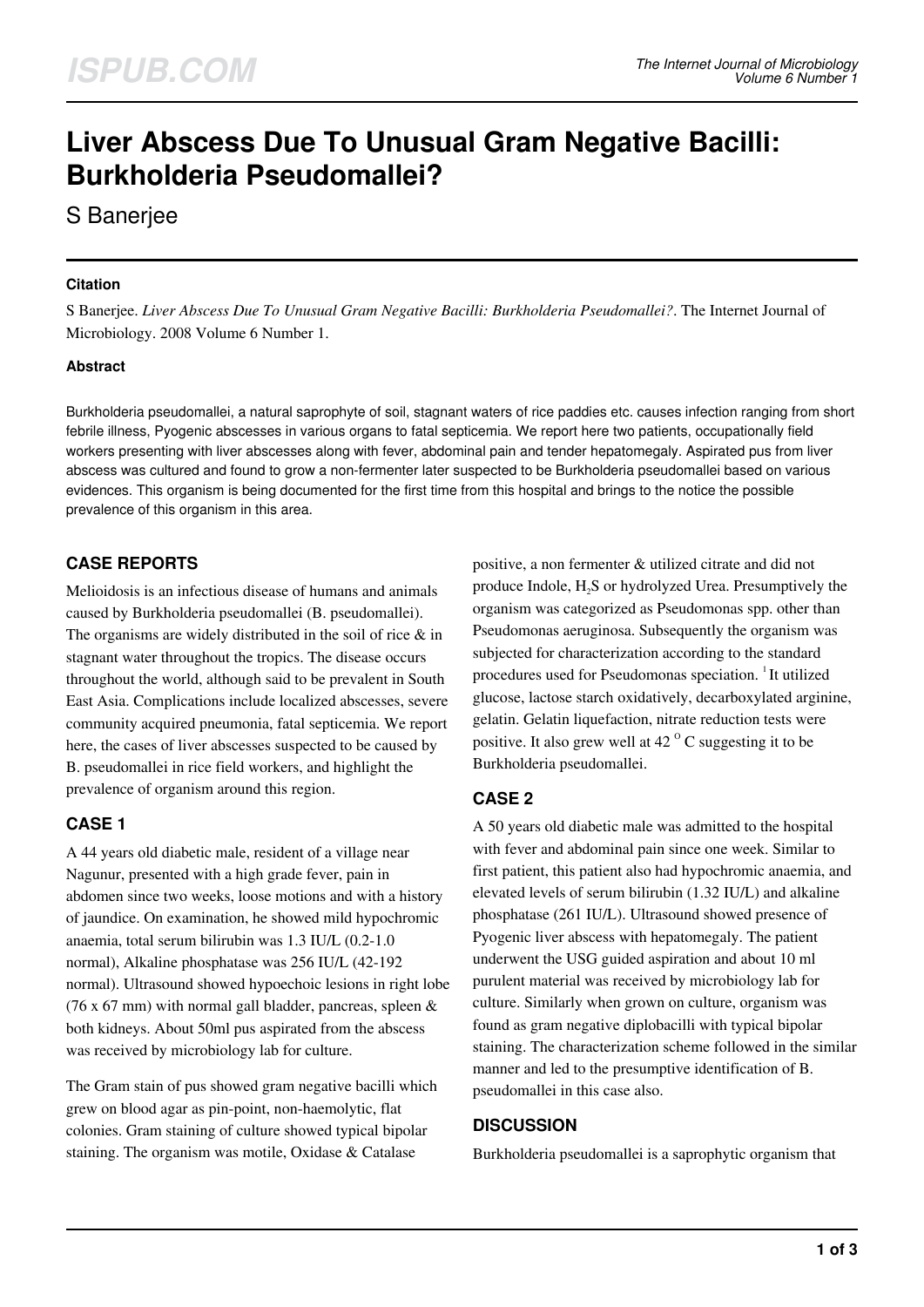routinely can be isolated from environmental niches like water, moist soil  $&$  rice paddies.  $<sub>2</sub>$  There has been a report</sub> from Hyderabad (Andhra Pradesh) about isolation of B. pseudomallei from septicemia following contact with stagnant water.  $_3$  The reported cases are from the village area of Nagunur (Dist. Karimnagar Andhra Pradesh) which is surrounded by rice paddy cultivation. Both patients reported here gave the history of being paddy workers. The mode of infection in these cases could be traumatic inoculation through skin abrasions which is supposed to be one of the common modes of infection. Liver abscess is commonly encountered problem in clinical practice. But isolation of an organism with the typical morphology and biochemical reaction pattern of non-fermenter drew our attention to this pathogen as causative agent. Although its a major public health problem in South East Asia, this disease is an emerging infection in India. It has been reported from North East to Kerala in South India. Previously there have been reports of hepatic abscess and abscess in Parotid region from Manipal, Karnataka. <sup>4</sup> ,5 Septicemia and isolated liver abscesses due to B. pseudomallei have been reported from Mangalore, Karnataka  $_6$  and from Vellore, Tamil Nadu  $_7$ respectively. Both the patients reported here were diabetic and diabetes is a known pre-disposing factor for melioidosis. <sub>8</sub> At present, no inexpensive, practical and accurate rapid diagnostic tests are commercially available, diagnosis relies on culture of the organism.  $\frac{1}{9}$  The treatment of choice is intravenous ceftazidime for at least 14 days or more, followed by maintaining oral therapy with trimehtoprim-Sulfamethoxazole for12-20 weeks to prevent relapse.

Although we could not confirm the isolates serologically as the cultures had become non viable before they could be sent for serotyping, but we strongly suspect the same organism as causative agent based on other evidences. B. pseudomallei, an emerging pathogen may remain underreported in many cases due to low index of suspicion. So we want to draw attention of readers towards the possible prevalence of this organism around this area and its role as potential pathogen of liver abscess.

#### **References**

1. Jesudasan MV, Shantha Kumari R, John TJ (1997) Burkholderia pseudomallei - an emerging pathogen in India 15:1-2. 2. Coenye T, Vandamme P (2003) Diversity and Significance of Burkholderia species occupying diverse ecological niches. Environ Microbiol 5:719-29. 3. Forbes BA, Sahm DF, Weissfield AS (1998) Pseudomonas, Burkholderia and similar organisms. In: Bailey and Scott's Diagnostic Microbiology , Chapter 31, 10th ed Mosby Co. St. Louis, pp 448-450. 4. Sengupta S, Murthy R, Kumari GR, Rahana K, Vidhyasagar S, Bhat BKS et al (1998) Burkholderia pseudomallei in a case of hepatic abscess. Indian J Med Microbiol 16:88-89. 5. Rao PS, Shivananda PG (1999) Burkholderia pseudomallei- Abscess in an unusual site. Indian J Pathol Microbiol 42:493-494. 6. Dias M, Anthony B, Aithala S, Hanumanthappa B, Pinto H, Rekha B (2004) Burkholderia pseudomallei septicaemia - A case report. Indian J Med Microbiol 22(4):266-268. 7. Mukhopadhya A, Balaji V, Jesudasan MV, Amte A, Jeyamani R, Kurian G (2007) Isolated liver abscesses in Melioidosis. Indian J Med Microbiol 25(2):150-151. 8. Jesudasan MV, Anbarasu A, John TJ (2003) Septicaemic melioidosis in a tertiary care hospital in South India. Indian J Med Res 117:119-121. 9. Allen C Cheng, Bart J Curie (2005) Melioidosis: epidemiology, pathophysiology, and management. Clin Microbiol Rev 18(2):383-416.